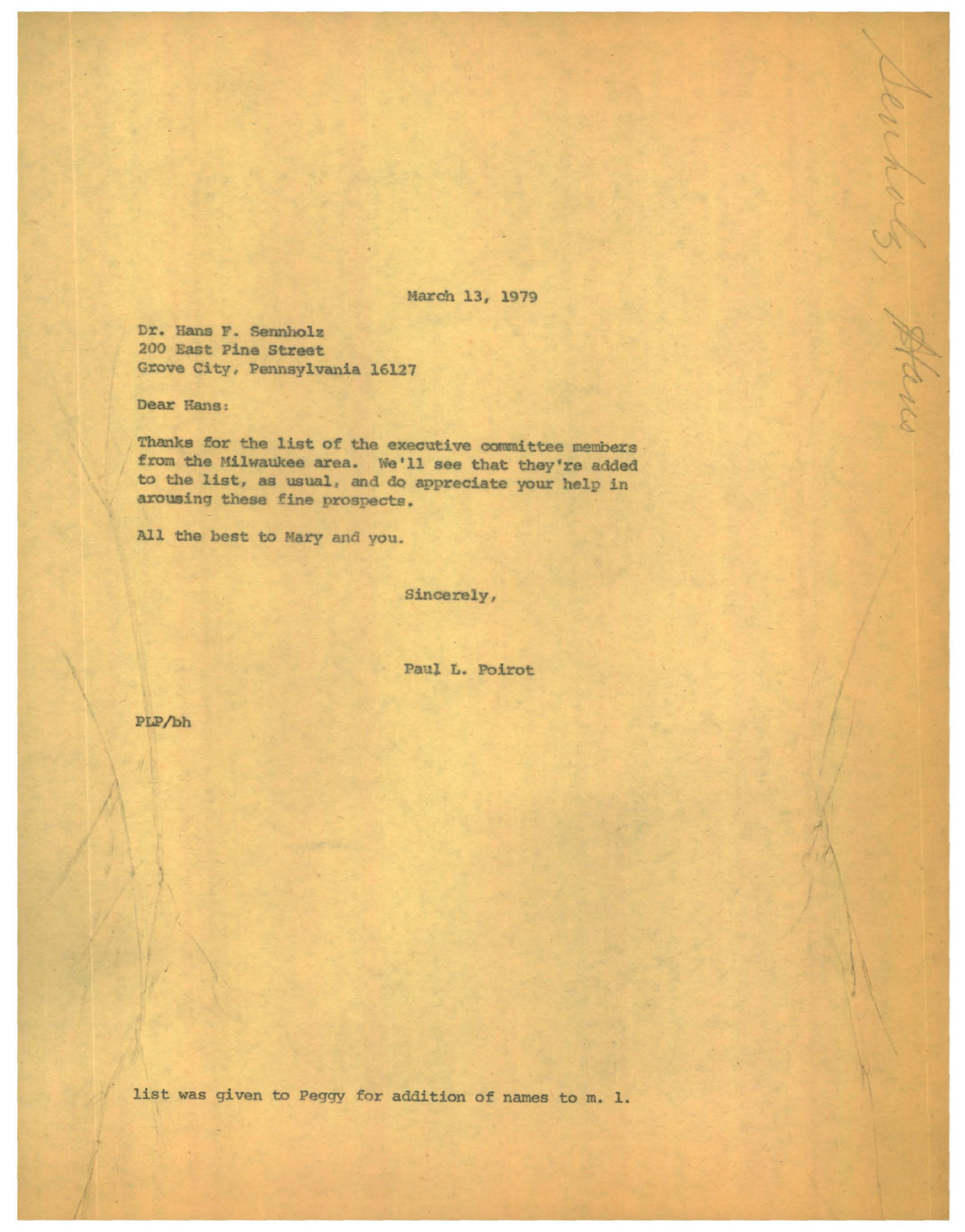March 2%, 1979

SPINHOLZ, HANS F.

Dr. Hans F. Sannholz 200 East Pine Street Grove City, Pennsylvania 16127

Dear Hans:

Thanks for sharing Alejandro Chafuen's account of "How We Lived with Inflation."

I do not mean to deny the importance of the question each must face: How can I best survive the rigors of hyperinflation? But I'm doubtful that recommendations on how to prafit from inflation -- by judicious speculation -- are in themselves sufficient to curb the inflation and restore the market to the service of consumers. Alejandro's account well illustrates the prospects and perils of hyperinflation, but it seems only an introduction to the issue we oughh to try to examine in The Freeman.

This is a paper I want to share with Bob Anderson when he returns, and hope there's no objection to my retaining a photocopy here while returning the original.

Again, our thanks to you and to Alejandro for bringing it to our attention.

Sincerely,

Paul L. Poirot

PLP/bh enclosure